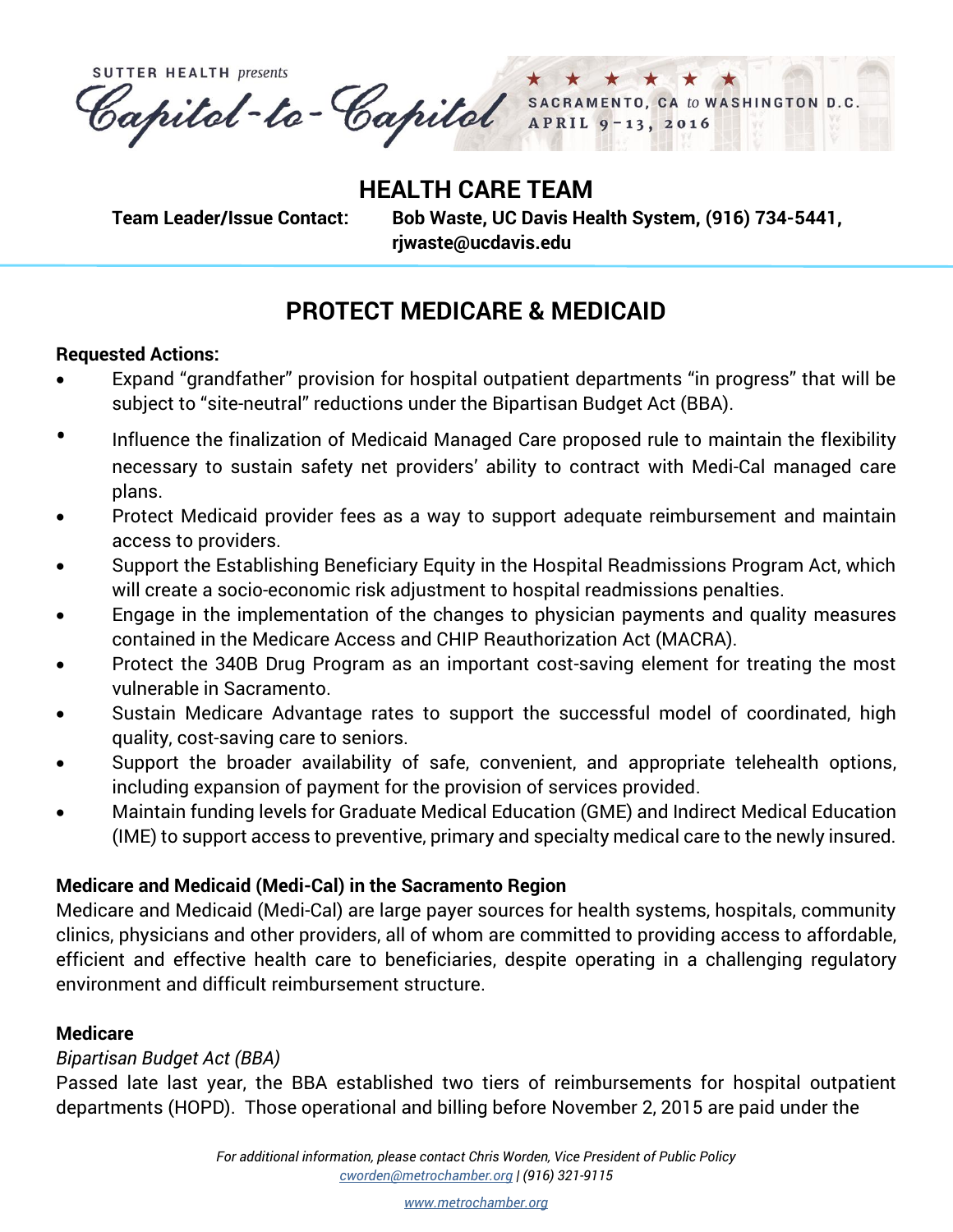**SUTTER HEALTH presents** Capital-te-Capital SACRAMENTO, CA to WASHINGTON D.C.

hospital outpatient prospective payment system; those currently planned or under construction will receive lower reimbursement unless the grandfather provision expanded to include HOPDs that are in various stages of development. Many HOPDs in California are "in process" as hospitals scramble to comply with California's stringent seismic compliance mandates. Accommodating these planned outpatient departments will honor agreements and commitments made by hospitals operating under federal rules that have been in place since 2001. Expanding the grandfather provision will also maintain access to services in underserved communities.

#### *Medicare Access and CHIP Reauthorization Act (MACRA) Implementation*

After nearly twenty years of temporary "patches" to avoid steep reductions to physician payments, the MACRA was passed and signed into law. Among its key provisions, the legislation repeals the physician sustainable growth rate (SGR) formula and replaces it with a Merit-based Incentive Payment System (MIPS), which tracks physician performance. The measure maintains stable physician payment by providing a 0.5 percent update and transitions to the new payment system beginning in 2019. It also creates incentives for physicians to participate in qualifying alternative payment models (APM), such as the Medicare Shared Savings Program. CMS has begun the regulatory process to develop the MIPS program by issuing requests for information and a plan to develop measures and transition to the MIPS program. We ask Congress to monitor the development of the program to ensure quality measures are coordinated with existing measures across the spectrum of care, are focused on outcomes and do not require burdensome documentation taking physicians away direct patient care.

#### *Readmissions Reduction Program*

Created by the Affordable Care Act (ACA), the hospital readmissions program imposes steep penalties on hospitals with higher patient readmissions for specific conditions. Published studies have shown hospitals that serve underserved communities face higher penalty rates than other hospitals. The Readmissions Reduction Program should be updated to create achievable targets for hospitals, and should include a socio-economic adjustment factor to account leveling the playing field for hospitals in underserved communities. The Establishing Beneficiary Equity in the Hospital Readmissions Program Act acknowledges the disparities safety net hospitals experience and incorporates a socioeconomic risk factor to adjust penalties for those hospitals, allowing them to maintain the necessary resources to address the needs of the communities they serve.

#### *Medicare Advantage*

Since the 1980s, Medicare has served as the backbone of care coordination efforts in Medicare, Medicaid and commercial markets. Through the 5-Star Quality initiative, CMS leads the way in creating important incentives for Medicare Advantage (MA) plans to provide high-quality care to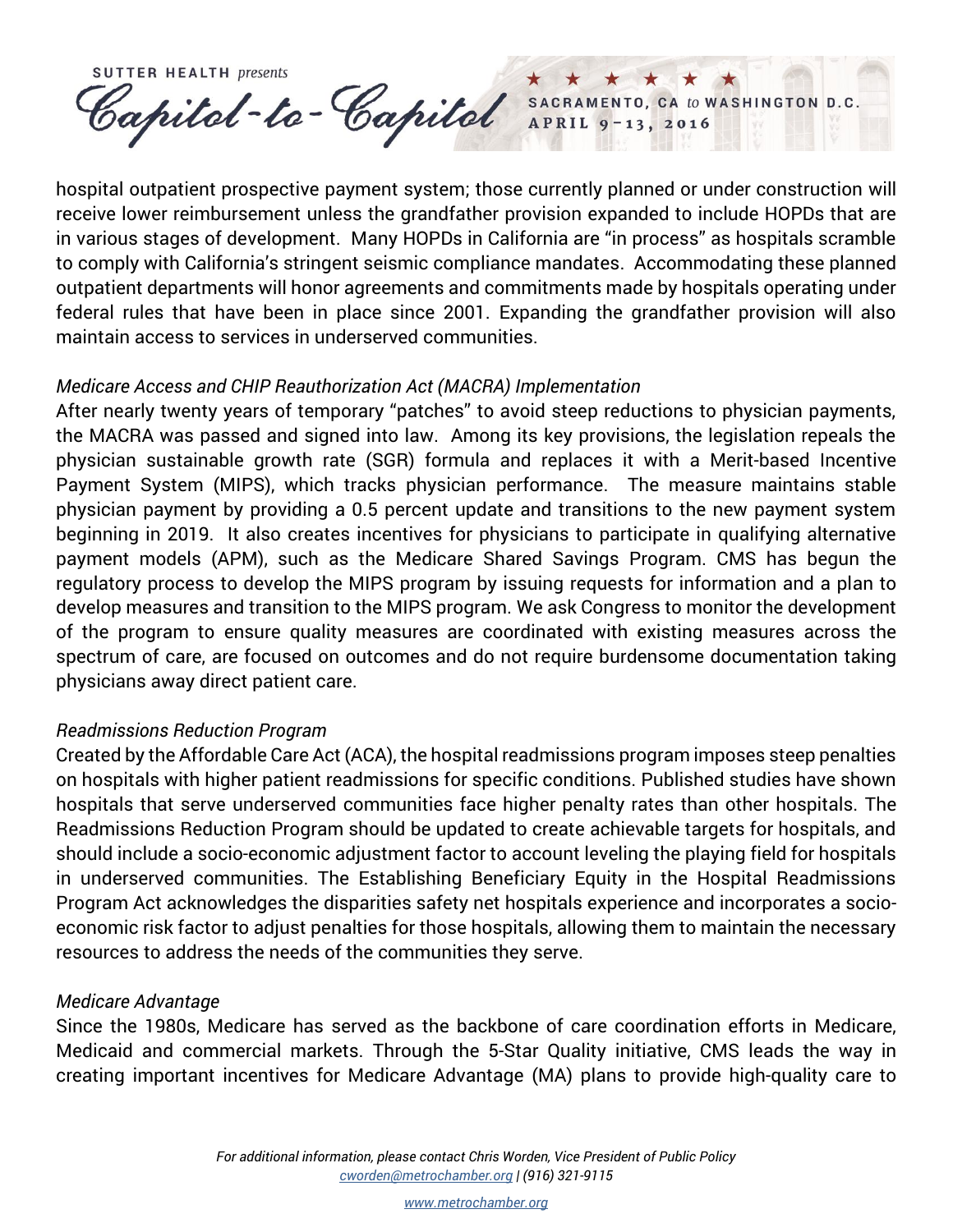**SUTTER HEALTH presents** Capital-ta-Capital SACRAMENTO, CA to WASHINGTON D.C.

beneficiaries. The ACA reduced Medicare Advantage payments in the past five years and updates in 2015 and 2016 have essentially been flat while health care costs have increased. Additional

reductions in MA rates would have a destabilizing effect on the program and could create problems for beneficiaries. Payment cuts also have a down-stream effect on providers and can affect access to high-quality care. Regulatory policy changes that affect the program's funding, year after year, are creating disruption and confusion among beneficiaries who are looking for consistency and predictability and can damage a program that offers value for beneficiaries. Further, such disruptions threaten to impede health plans from driving the innovation that has resulted in better coordinated care and improved outcomes for beneficiaries who enroll in Medicare Advantage. An estimated 45% of Medicare beneficiaries in the Sacramento area are enrolled in Medicare Advantage plans. We urge Congress to act to prevent further cuts to the Medicare Advantage rates in 2016 and 2017.

#### *Telehealth*

Sacramento is quickly becoming a connected system of care, complete with a comprehensive telehealth network. In fact, hospital systems in Sacramento are leading the state by expanding and training for the utilization of telehealth to meet the needs of patients and communities. Sacramento area providers, health systems, and health plans have the opportunity to scale the provision of telehealth services for beneficiaries, including those on Medicare.

Despite great advancement in this area and studies to show the value telehealth brings to patient outcomes and cost savings, there remains very limited reimbursement for services provided through telehealth. Providers should receive reimbursement for the provision of telehealth services aligned with services performed face-to-face. In addition, patients would benefit from changes to telehealth, such as lifting most restrictions for qualifying participants, permitting the use of remote patient monitoring for certain patients with chronic conditions, and relaxing site and geographic limitations. We encourage members to work with the Senate Finance Committee and other committees with appropriate jurisdiction to consider telehealth legislation that improves the care and outcomes of Medicare beneficiaries with chronic conditions.

## *340B Drug Program*

The 340B program requires pharmaceutical manufacturers participating in Medicaid to sell outpatient drugs at discounted prices to hospitals and other organizations that care for many low-income and uninsured patients. Safety-net hospitals and other providers that qualify for the program are able to purchase drugs at a discount, allowing them to stretch scarce dollars to treat the most vulnerable in our communities. Despite a more than 20-year track record of increasing access to care for vulnerable patients and communities, some want to scale back or eliminate the 340B program. This would hurt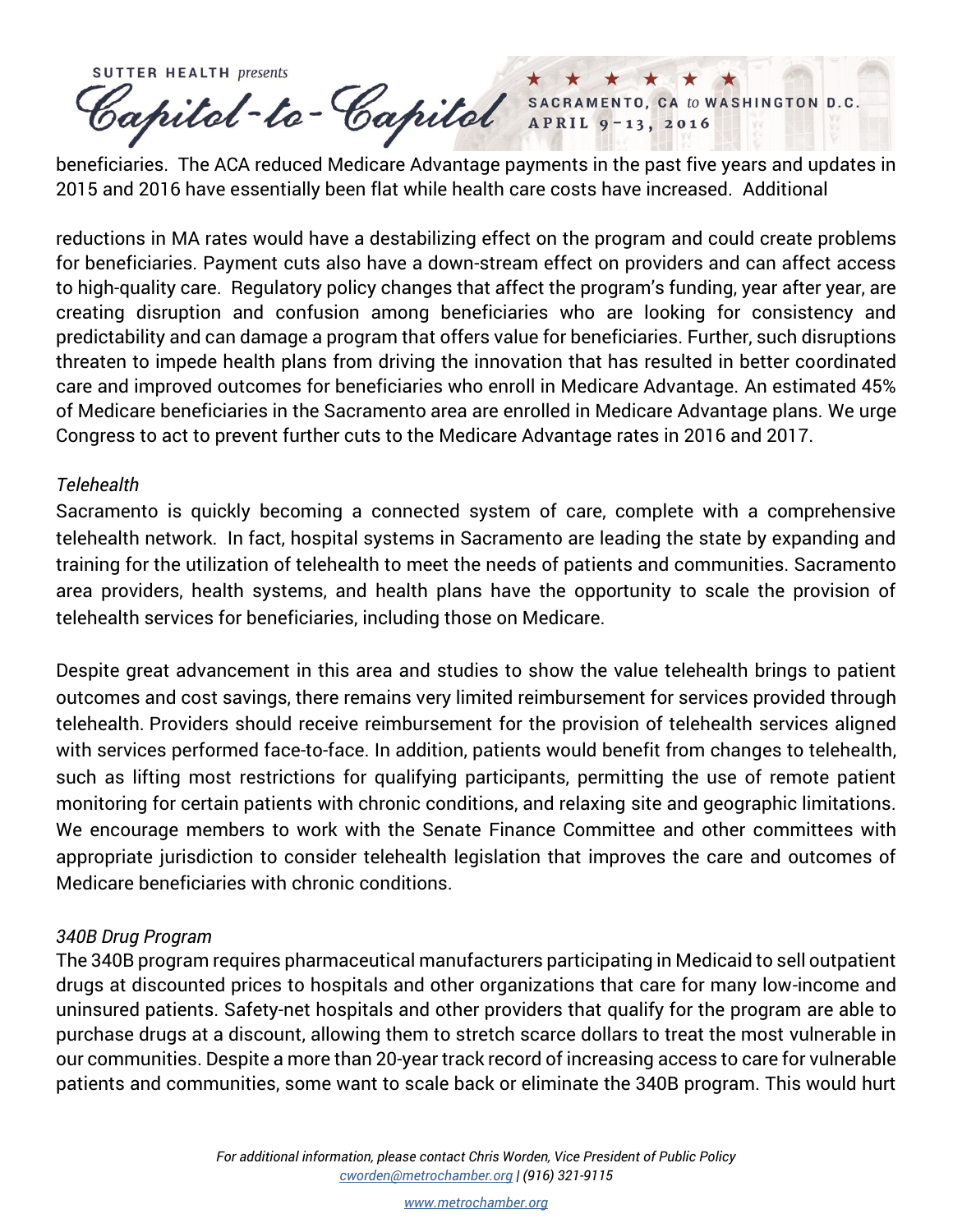**SUTTER HEALTH presents** Papitol-to-Capitol SACRAMENTO, CA to WASHINGTON D.C.

patients and unnecessarily add costs to providers without providing any savings to government programs.

## *Graduate Medical Education (GME)*

Hospitals and other providers receive additional funding for a number of different reasons, including Graduate Medical Education (GME) and Indirect Medical Education (IME). Teaching hospitals and hospitals with residency programs receive GME and IME payments, based on the idea that hospitals should be compensated for the extra steps it takes to train doctors and to reflect the higher cost of treating complex patients. Consistently in budget discussions, GME and IME funding are put at-risk. This is particularly troublesome when the nation faces a severe shortage of primary care providers. The American Association of Medical Colleges (AAMC) estimates primary care physician shortages to range between 12,500 and 31,100 physicians and a non-primary care shortfall between 28,200 and 63,700 physicians over the next decade. Specific to Sacramento, the effect of reductions to GME and IME will have a profound impact on the medical schools and residency programs offered in many facilities. Annually, hospitals in Sacramento take part in training nearly a thousand residents and fellows and more than 700 medical students. We urge Congress to continue funding these vital programs.

# **Medicaid (Medi-Cal)**

California's Medi-Cal program is the nation's largest Medicaid program in terms of the number of people it serves (more than 12.6 million) and in terms of dollars spent (close to \$64 billion). Medi-Cal covers one in three Californians, more than one in ten adults under age 65, the majority of people living with HIV/AIDS, and about half of all children in California, while also caring for two-thirds of all nursing home residents. While the cost of the traditional program is shared equally by California and the federal government, the federal government pays 100 percent of the costs of providing health care services to the expanded Medi–Cal population from 2014 through 2016. The federal match is scheduled to phase down to 90 percent by 2020 and beyond. California ranks 47th out of 50 states in reimbursement for Medicaid services, increasingly affecting access to timely, appropriate care for Medi-Cal recipients. An estimated two-thirds of physicians in California simply cannot afford to participate in Medi-Cal. Payments to managed care plans are similarly near the bottom nationally. As a result, Medi-Cal patients report difficulty finding a doctor.

## *Medicaid Managed Care*

Enrollment in California's Medi-Cal managed care delivery system has increased from 55 to 80 percent over the last five years by transitioning numerous populations into Medi-Cal managed care. Over this time, providers have performed well across many areas, including care management, utilization, and overall cost levels, when compared to other states and the U.S. averages. In fact, California's average per capita expenditures have been below U.S. averages, despite a much higher cost of living and cost of doing business. In June 2015, CMS proposed a rule to modernize Medicaid managed care